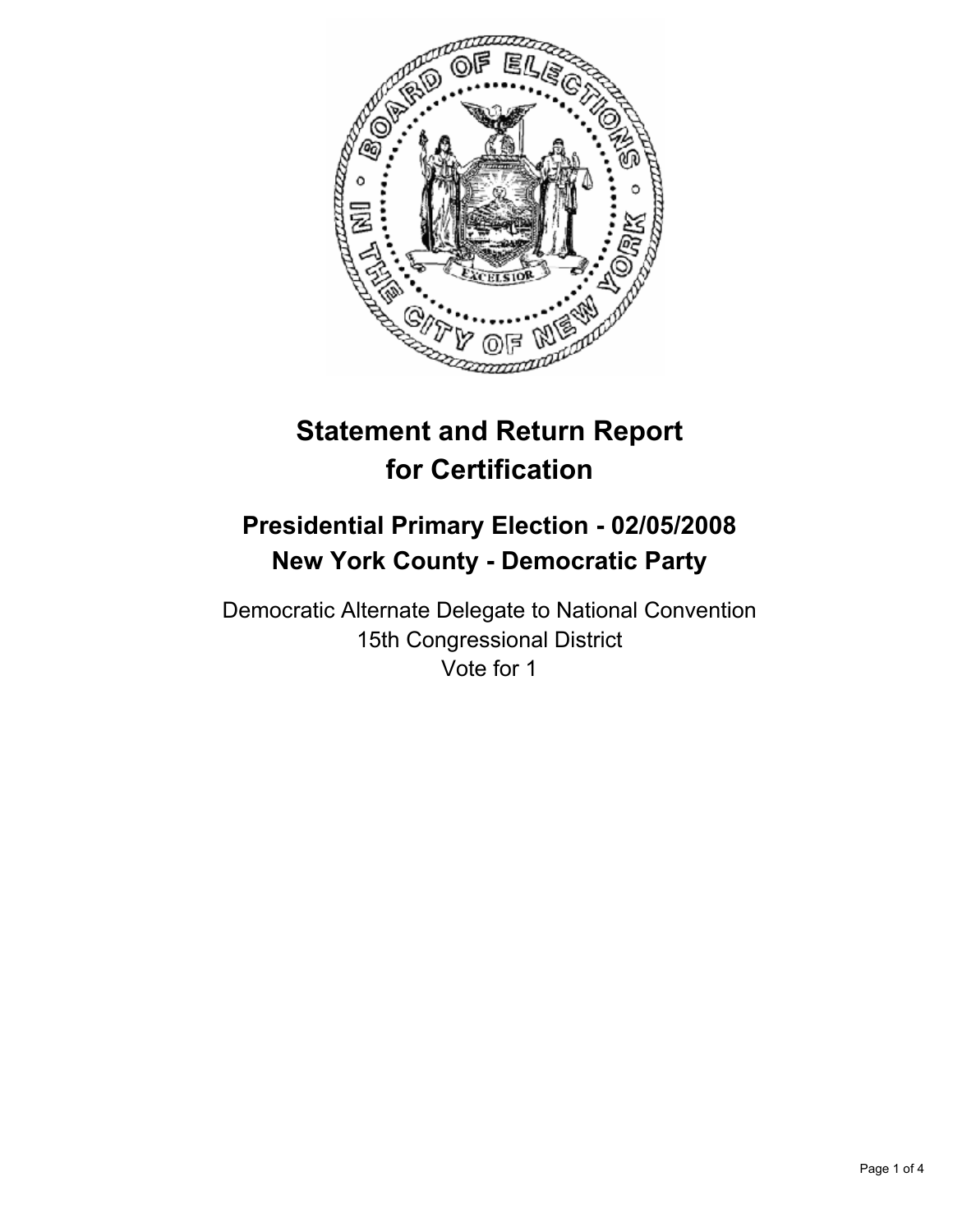

#### **15th Congressional District**

| <b>Assembly District 67</b>                       |        |
|---------------------------------------------------|--------|
| <b>EMERGENCY</b>                                  | 4      |
| ABSENTEE/MILITARY                                 | 176    |
| <b>FEDERAL</b>                                    | 50     |
| <b>AFFIDAVIT</b>                                  | 99     |
| ROBERT JACKSON (M) - PLEDGED TO SUPPORT CLINTON   | 1,562  |
| RANDOLPH D QUEZADA (M) - PLEDGED TO SUPPORT OBAMA | 1,565  |
| <b>Total Votes</b>                                | 3,127  |
| <b>Assembly District 68</b>                       |        |
| <b>EMERGENCY</b>                                  | 341    |
| ABSENTEE/MILITARY                                 | 181    |
| <b>FEDERAL</b>                                    | 5      |
| <b>AFFIDAVIT</b>                                  | 476    |
| ROBERT JACKSON (M) - PLEDGED TO SUPPORT CLINTON   | 5,325  |
| RANDOLPH D QUEZADA (M) - PLEDGED TO SUPPORT OBAMA | 4,416  |
| <b>Total Votes</b>                                | 9,741  |
| <b>Assembly District 69</b>                       |        |
| <b>EMERGENCY</b>                                  | 364    |
| ABSENTEE/MILITARY                                 | 676    |
| <b>FEDERAL</b>                                    | 276    |
| <b>AFFIDAVIT</b>                                  | 887    |
| ROBERT JACKSON (M) - PLEDGED TO SUPPORT CLINTON   | 9,761  |
| RANDOLPH D QUEZADA (M) - PLEDGED TO SUPPORT OBAMA | 9,923  |
| <b>Total Votes</b>                                | 19,684 |
| <b>Assembly District 70</b>                       |        |
| <b>EMERGENCY</b>                                  | 83     |
| ABSENTEE/MILITARY                                 | 248    |
| <b>FEDERAL</b>                                    | 24     |
| <b>AFFIDAVIT</b>                                  | 833    |
| ROBERT JACKSON (M) - PLEDGED TO SUPPORT CLINTON   | 6,630  |
| RANDOLPH D QUEZADA (M) - PLEDGED TO SUPPORT OBAMA | 7,675  |
| <b>Total Votes</b>                                | 14,305 |
| <b>Assembly District 71</b>                       |        |
| <b>EMERGENCY</b>                                  | 303    |
| ABSENTEE/MILITARY                                 | 264    |
| <b>FEDERAL</b>                                    | 66     |
| AFFIDAVIT                                         | 797    |
| ROBERT JACKSON (M) - PLEDGED TO SUPPORT CLINTON   | 8,479  |
| RANDOLPH D QUEZADA (M) - PLEDGED TO SUPPORT OBAMA | 5,745  |
| <b>Total Votes</b>                                | 14,224 |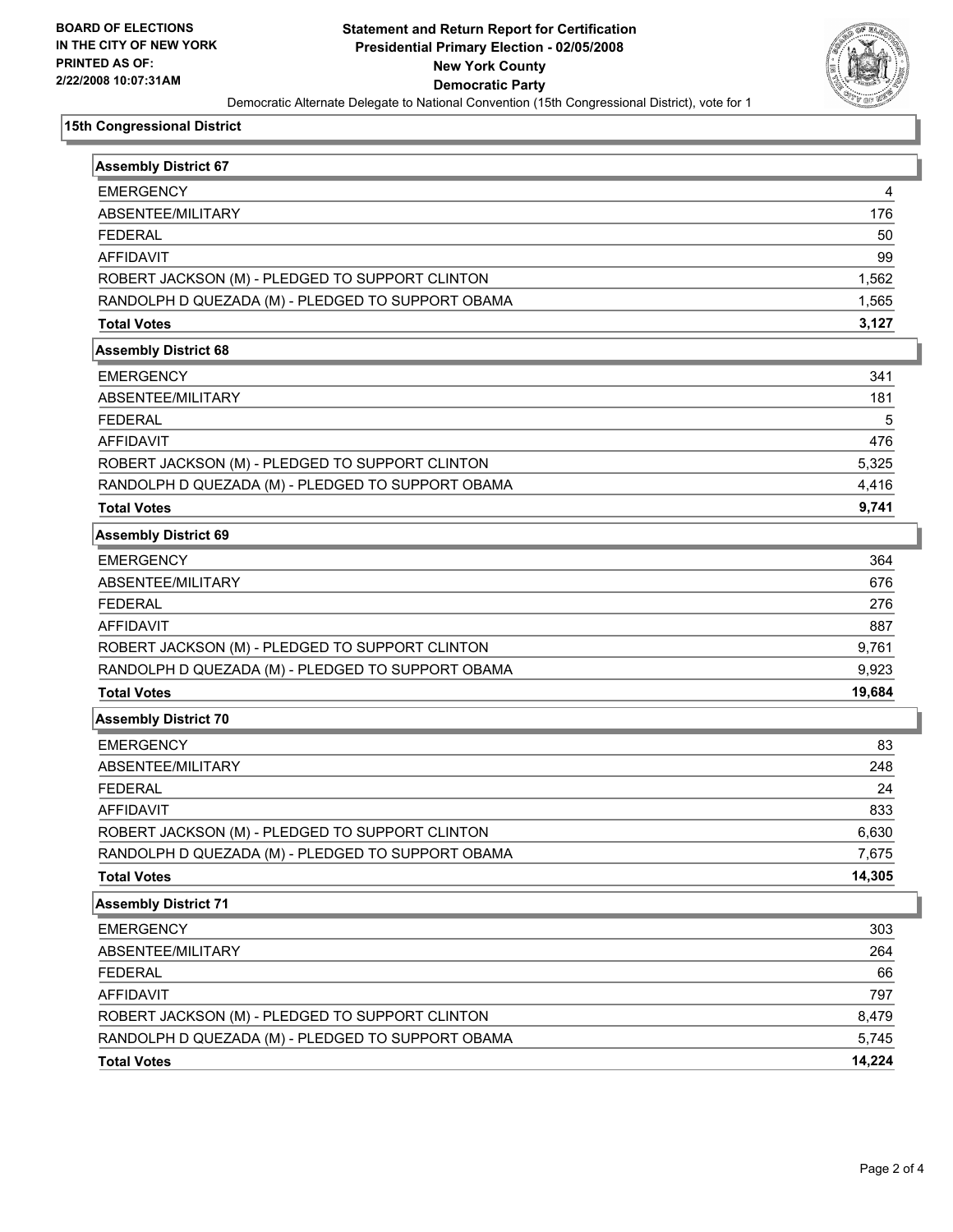

#### **15th Congressional District**

| <b>Assembly District 72</b>                       |       |
|---------------------------------------------------|-------|
| <b>EMERGENCY</b>                                  | 183   |
| ABSENTEE/MILITARY                                 | 71    |
| <b>FEDERAL</b>                                    | 44    |
| AFFIDAVIT                                         | 435   |
| ROBERT JACKSON (M) - PLEDGED TO SUPPORT CLINTON   | 7,921 |
| RANDOLPH D QUEZADA (M) - PLEDGED TO SUPPORT OBAMA | 2,053 |
| <b>Total Votes</b>                                | 9,974 |